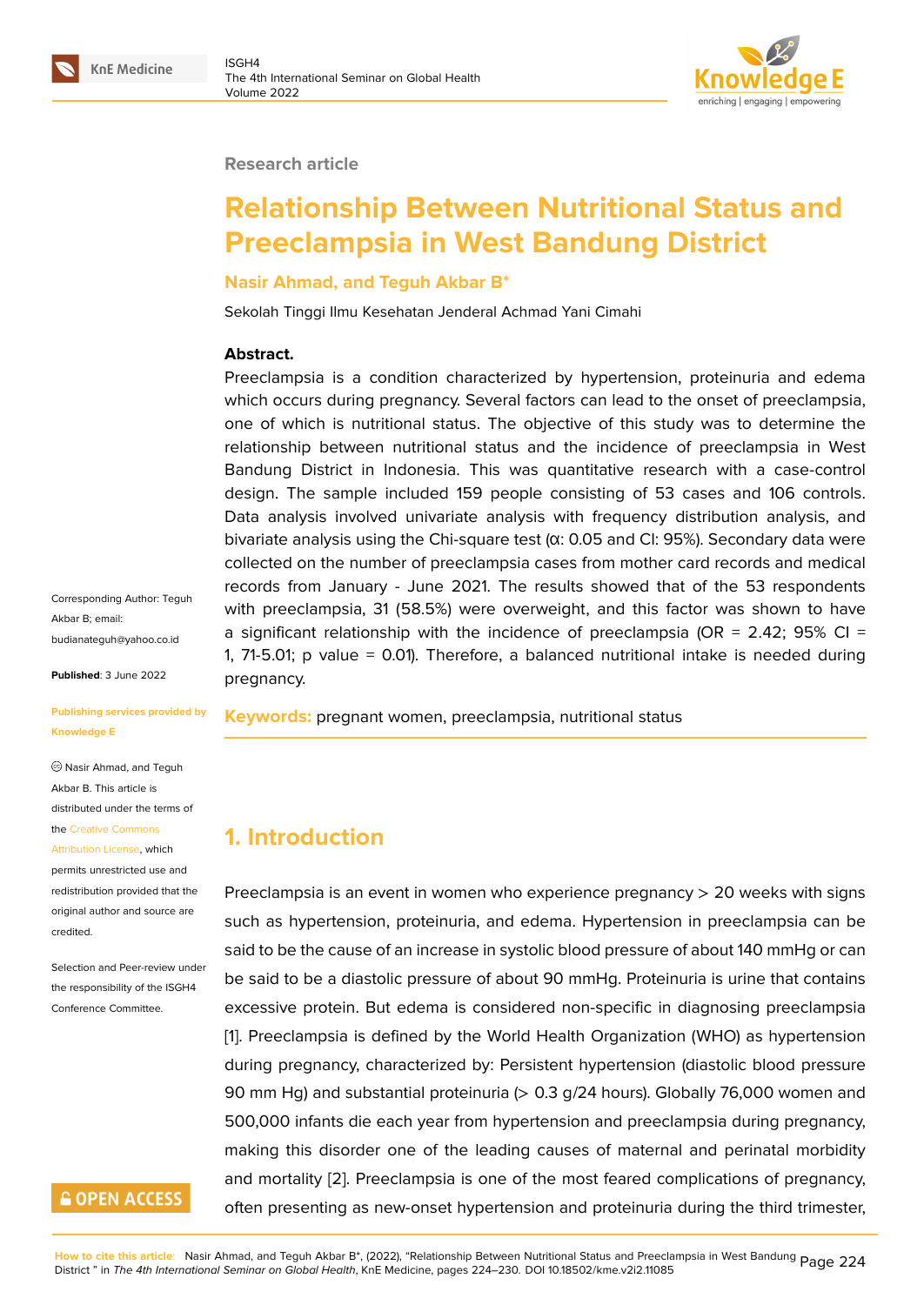preeclampsia can rapidly progress to serious complications, including maternal and fetal death [3].

Reproductive health plays a very strategic role and is the key to creating a generation that is superior, competitive, and advanced in Indonesia which is Indonesia's main asset. Reproducti[ve](#page-5-2) health is closely related to the achievement of priority targets for reducing maternal mortality [4]. Indonesia's MMR is still high, according to the 2015 Inter-Census Population Survey (SUPAS), which is 305 per 100,000 live births. This figure is still far from that stated in the TPB Goal 3 which is to ensure healthy lives and promote wellbeing for all indivi[du](#page-5-3)als of all ages and reduce the global MMR to less than 70 per 100,000 live births by 2030 [5].

In Indonesia, the number of maternal deaths by the province in 2018-2019 where there was a decrease from 4,226 to 4,221 maternal deaths. In 2019, the most common causes of maternal death we[re](#page-5-4) bleeding (1,280 cases), hypertension in pregnancy (1,066 cases), infection (207 cases). The province with the highest number of deaths in West Java, wherein in 2018 there were 700 maternal deaths and in 2019 there were 684 maternal deaths. In 2019 the most common causes of maternal death were bleeding (226 cases), and hypertension in pregnancy (218 cases) [6].

Several factors can support the onset of preeclampsia, including reproductive factors consisting of age, parity, pregnancy spacing, heredity, and multiple pregnancies. Health factors consist of a history of hypertension, a history [of](#page-5-5) preeclampsia, a history of diabetes mellitus, nutritional status, and psychology. Healthy behavior factors include antenatal care and a history of family planning acceptors [7].

Based on reports of maternal deaths in January-July 2020 from the Prov. West Java showed maternal deaths up to July as many as 416 cases, almost the same as in 2019 which was 417 cases. The cause of maternal death is still [d](#page-5-6)ominated by bleeding 28% and hypertension 29%. West Bandung District ranks 5th highest maternal mortality (23 cases), after Bogor (39 cases), Karawang (38 cases), Garut (31 cases), and Sukabumi (27 cases) [8]. In the 2020 West Bandung District, there were quite high maternal mortality cases, namely 38 cases, 5 of which were caused by hypertension in pregnancy [9]. Researchers have not found published studies that specifically discuss nutritional status with pr[ee](#page-5-7)clampsia. Previous studies discussed nutritional status with other diseases. Research needs to be done because it has been explained above that maternal morta[lity](#page-5-8) is quite high, especially bleeding and hypertension in pregnancy, researchers have not found published research and maternal mortality is one of the national priorities as well as input for making a program/policy in preventing preeclampsia in pregnant women. There are still high cases of preeclampsia in the West Bandung District area,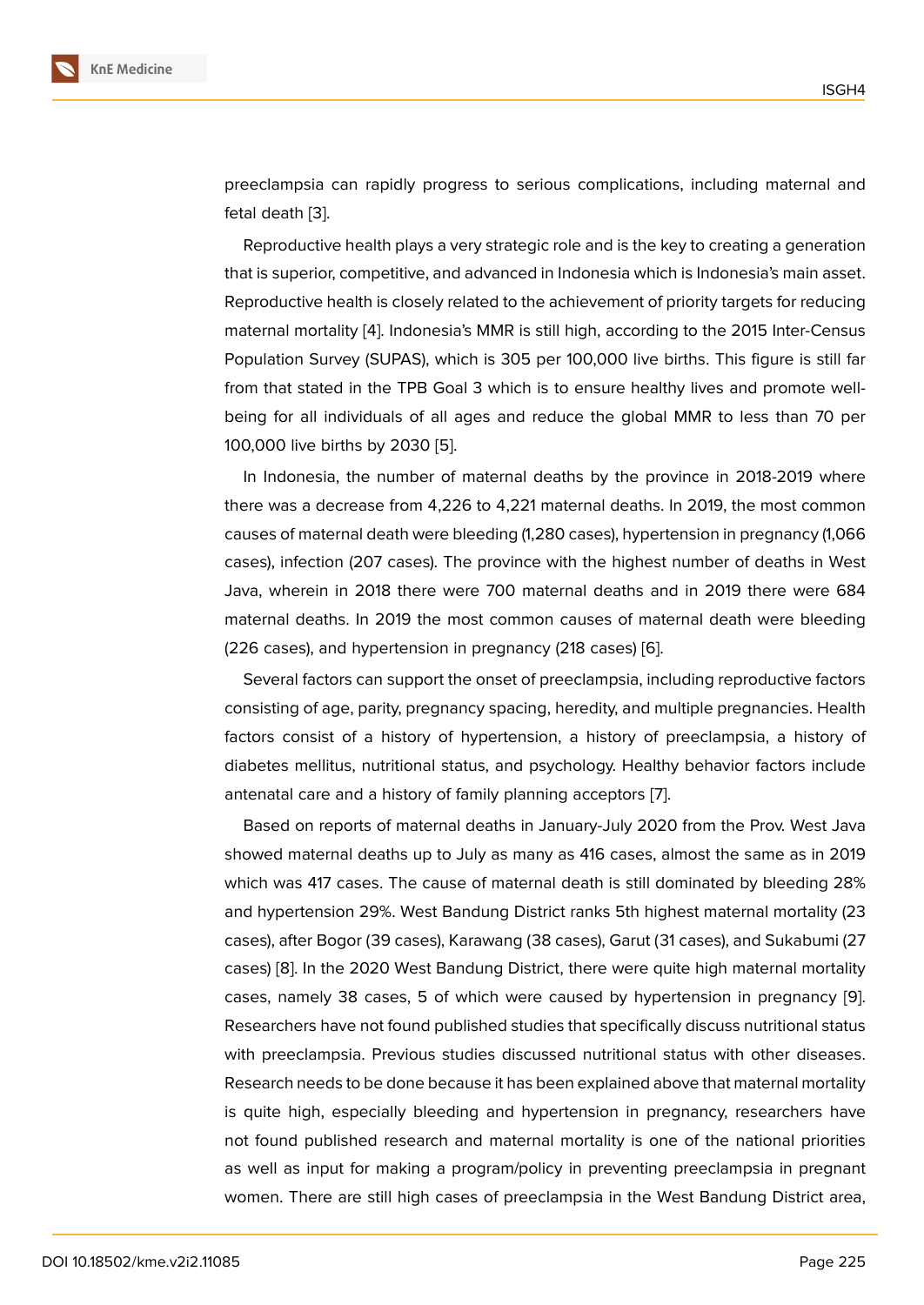

the authors are interested in researching "The relationship between nutritional status and the incidence of preeclampsia in West Bandung District".

### **2. Methods**

This study design is a case-control with sample size uses a total sampling of 53 cases in population. The ratio of cases and controls was 1:2 so that the total sample was 159 people consisting of 53 cases and 106 controls. Case: Mothers who have a history of preeclampsia based on maternal card records while Control: Mothers who do not have a history of preeclampsia based on maternal card records. Case inclusion criteria: domiciled in West Bandung District, gestational age >20 weeks, the final diagnosis of preeclampsia. Case exclusion criteria have incomplete medical records/mother card. Control inclusion criteria: domiciled in West Bandung District, gestational age > 20 weeks. Case-control exclusion criteria have incomplete medical records/mother cards. Data analysis used two ways, namely univariate analysis with frequency distribution analysis, bivariate with Chi-square test (α: 0.05 and CI: 95%). Data collection procedure start from ethical approval, permission to study, data collection uses secondary data in the form of data on the number of preeclampsia cases, maternal card records, or medical records from January - June 2021. Secondary data is collected by looking at maternal card data. The data to be taken are age, education, and nutritional status.

### **3. Results**

#### **3.1. Univariate Analysis**

| <b>Risk Determinants</b>                     | Preeclampsia |           |         |           |  |  |
|----------------------------------------------|--------------|-----------|---------|-----------|--|--|
|                                              | Case         | %         | Control | %         |  |  |
| Level of education:                          |              |           |         |           |  |  |
| Low (SD-SMP)                                 | 31           | 58,5      | 56      | 52,8      |  |  |
| High (SMA-PT)                                | 22           | 41.5      | 50      | 47.2      |  |  |
| Jumlah                                       | 53           | 100%      | 106     | 100%      |  |  |
| <b>Nutritional</b><br><b>Status</b><br>(BMI) |              |           |         |           |  |  |
| Normal Overweight                            | 22 31        | 41,5 58,5 | 24 82   | 22,6 77,4 |  |  |
| Total                                        | 53           | 100%      | 106     | 100%      |  |  |

Table 1: Frequency Distribution of Respondents Based on Education Level and Nutritional Status.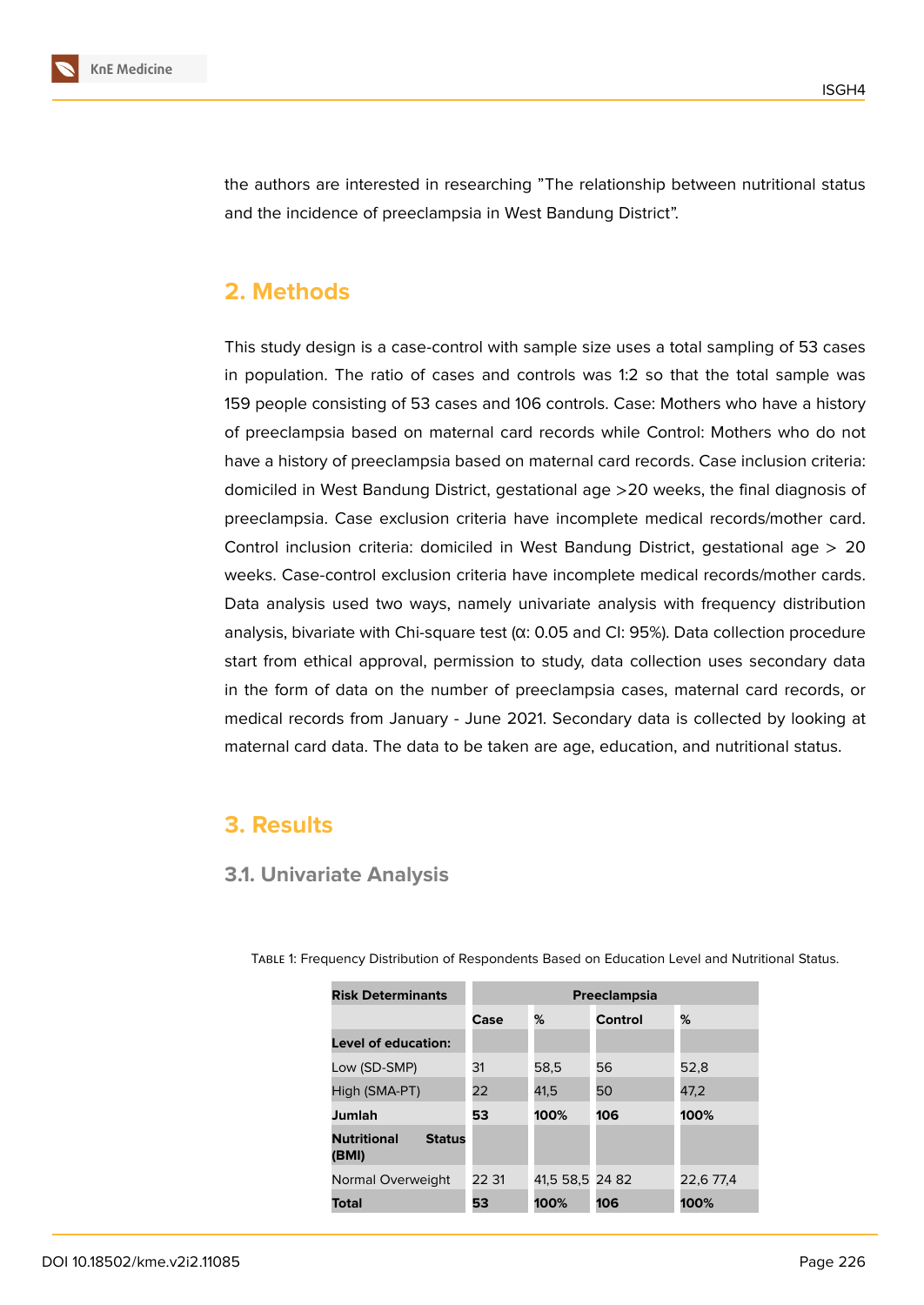Table 1 shows that in the preeclampsia group 62.3% were at the age of 20-35 years, while in the control group 44.3% <20 years. Nutritional status in the preeclampsia group was 58.5% Overweight while in the control group it was 77.4% Overweight.

#### **3.2. Bivariate Analysis**

| <b>Nutritional</b><br><b>Status</b><br>(BMI) | Preeclampsia |      |         |      | <b>OR CI95%</b>          |  |
|----------------------------------------------|--------------|------|---------|------|--------------------------|--|
|                                              | Case         | %    | Control | %    |                          |  |
| Normal (BMI 18.5 - 22<br>24,99 kg/m2)        |              | 41,5 | 24      | 22,6 | 2,42 (1,71- 0,01<br>5,01 |  |
| Overweight (BMI 25 31<br>- 27 kg/m2)         |              | 58.5 | 82      | 77,4 |                          |  |
| Total                                        | 53           | 100% | 106     | 100% |                          |  |

Table 2: Relationship between nutritional status and incidence of preeclampsia.

Table 2. It can be seen that of the 53 respondents who experienced preeclampsia, 31 respondents (58.5%) were overweight and 22 respondents (41.5%). Of the 106 control respondents, 82 respondents (77.4%) were overweight and 24 (22.6%) respondents had normal nutritional status. Based on the results of the bivariate analysis with statistical tests using Chi-Square, the results obtained p-value =  $0.01$  (p < 0.05) meaning that the hypothesis states that there is a significant relationship between Nutritional Status and the incidence of pre-eclampsia, where the OR value is 2.42 which means that in pregnant women overweight nutritional status 2.42 times the risk of preeclampsia.

### **4. Discussion**

Nutritional problems are a reflection of the consumption of nutrients that are not sufficient for the body's needs. A person will have a good nutritional status if the nutritional intake is following the needs of his body. Inadequate intake of nutrients in food can lead to malnutrition, on the other hand, people who have excess nutritional intake will suffer from excess nutrition [10]. Being overweight is known to be a factor in the occurrence of various health problems, one of which is preeclampsia. Being overweight is one of the risk factors for preeclampsia based on health status. Nutritional intake greatly determines the health of [pr](#page-5-9)egnant women and the fetus they contain. Pregnant women who are overweight/overweight will lead to various complications in pregnancy, one of which is hypertension, where 60% of people with hypertension are obese [11].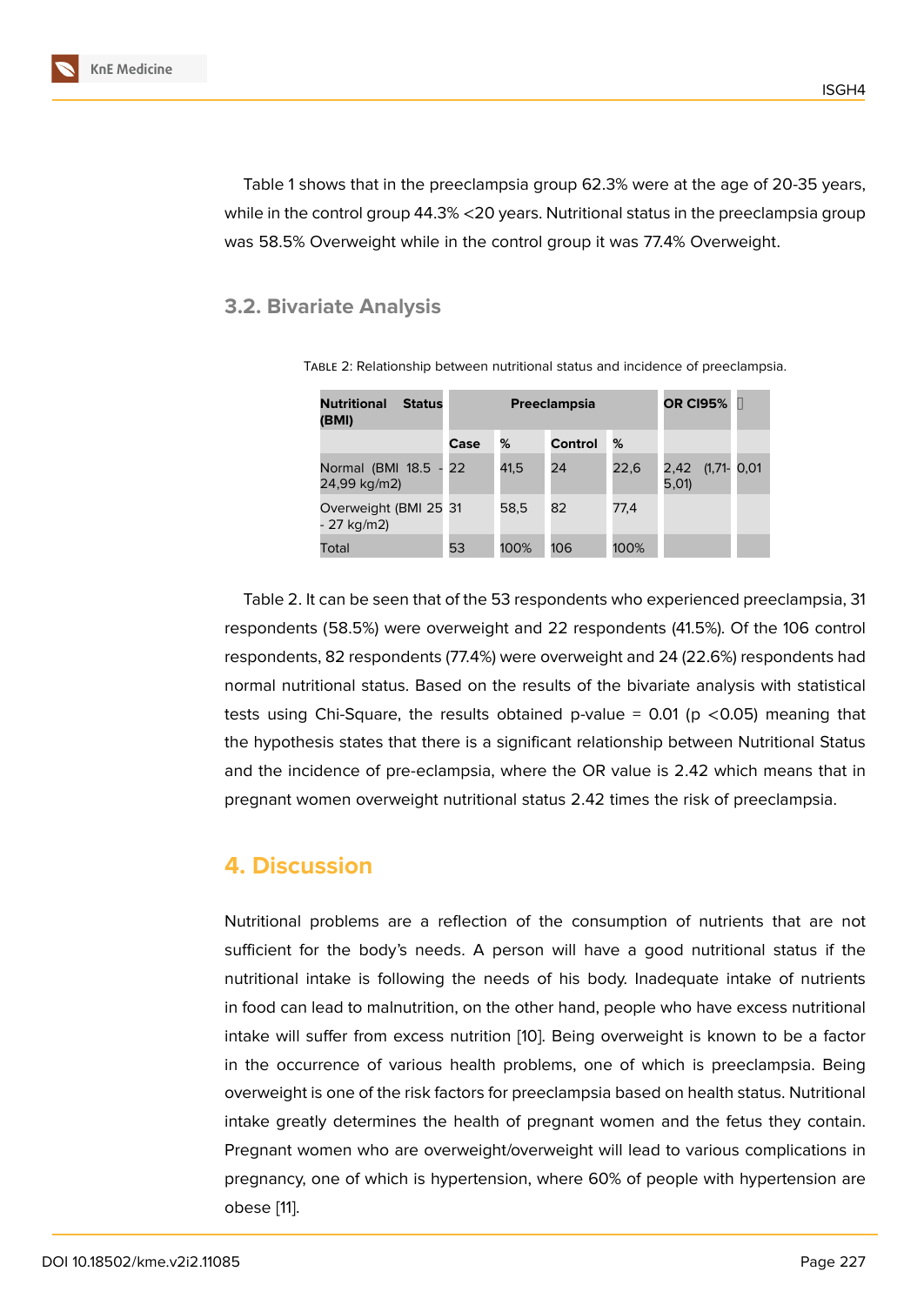Overweight and obesity are more nutritional status which is characterized by weight gain that exceeds normal weight. Besides being able to cause high levels of cholesterol in the blood, it can also affect the work of the heart, because the fatter a person is, the heavier the heart pump and blood pressure increases, which can cause preeclampsia. This is supported by the theory of Angsar, which states that being overweight is a risk factor for preeclampsia. The risk factor for preeclampsia is not only overweight and obesity. In pregnant women who are overweight, preeclampsia can occur through the mechanism of hyperleptinemia, metabolic syndrome, inflammatory reactions, and increased oxidative stress which leads to endothelial damage and dysfunction [12]. Golinska-Grzybala et al, suggested that subclinical left ventricular dysfunction in obese and overweight women, occurring from the first trimester, may lead to placental hypoperfusion and higher resistance in the uterine arteries later in pregnancy [13].

This can cause some women to develop preeclampsia This study is in line with several studies such as Gaillard et al which stated that maternal obesity and excessive weight gain during pregnancy increased preeclampsia (OR (3.61, (95% [C](#page-6-0)I 2.04-6.39) [14]. JJ, F et al stated that maternal excess weight was associated with an increased risk of preeclampsia (OR 3.69; 95% CI: 1.64-8.27) [15]. Kartasurya stated that mothers with obesity had a risk of developing preeclampsia, namely by 2.68 times greater than [mo](#page-6-1)thers who are not obese [16]. Likewise, research conducted by Fransiska showed that nutritional status had a significant relationship wit[h th](#page-6-2)e incidence of pre-eclampsia (pvalue 0.000) [17]. From this study, nutritional status affected the incidence of preeclampsia. Therefore, it is necess[ary](#page-6-3) to have a balanced nutritional intake according to the needs during pregnancy. The limitation in this study is the limited data on respondent characteristic[s t](#page-6-4)hat are not filled in completely in the mother's card records. Therefore, the researcher cannot explore the research more broadly.

### **5. Conclusions**

Based on the results of the study, it can be concluded that there is a significant relationship between nutritional status and the incidence of preeclampsia, p-value = 0.01 (p <0.05), with an OR value of 2.42, meaning that pregnant women with overweight nutritional status are 2.42 times at risk of preeclampsia. For further research can choose other variables that affect preeclampsia in pregnant women.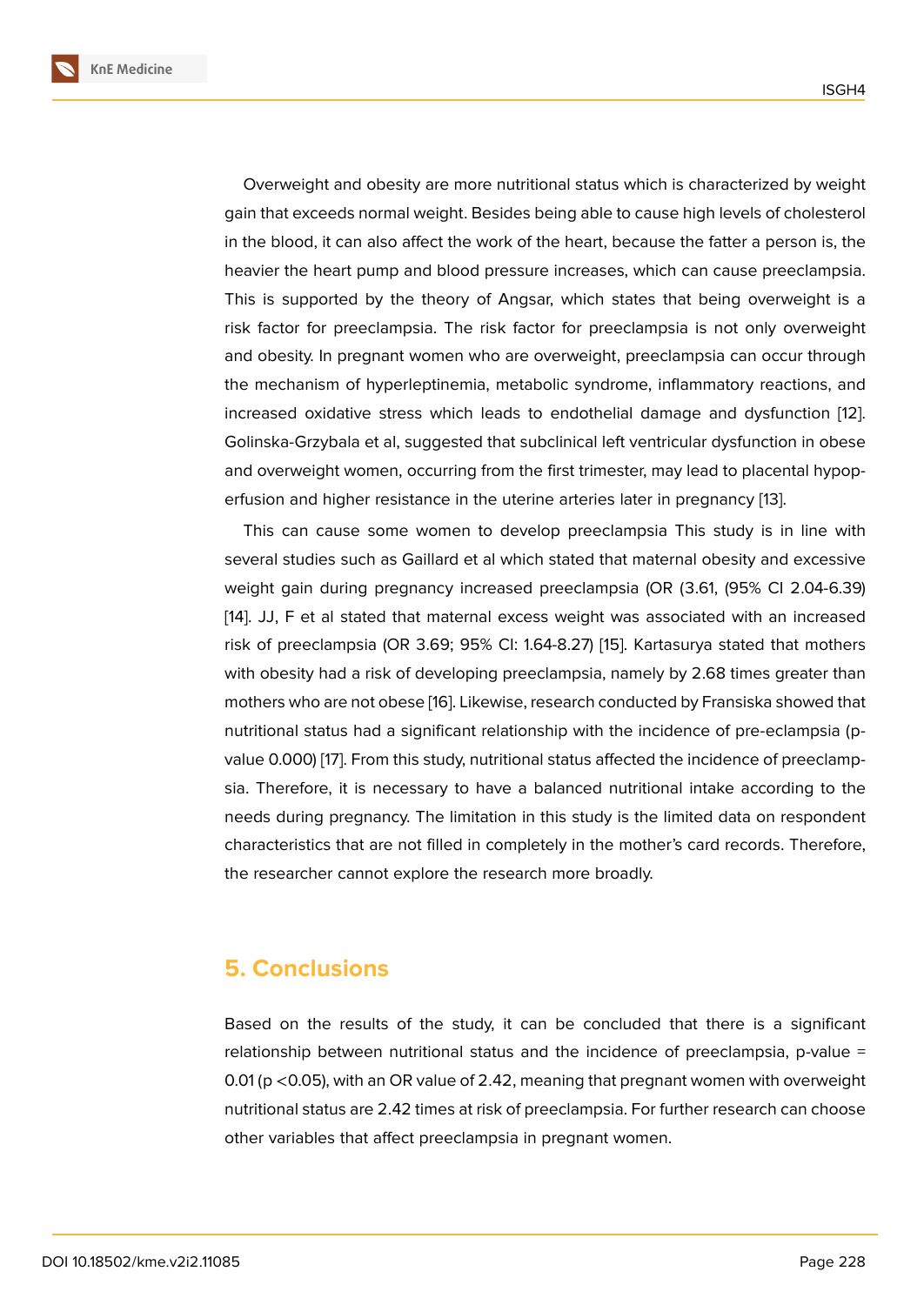

## **Acknowledgment**

This research will not be carried out properly without the support of various parties, therefore thanks to LPPM STIKes General A Yani who has provided funding, and the West Bandung District Health Office for granting research permits.

#### **References**

- <span id="page-5-0"></span>[1] Prawirohardjo S. Ilmu kebidanan. Jakarta: Yayasan Bina Pustaka Sarwono Prawirohardjo; 2014.
- <span id="page-5-1"></span>[2] World Health Organization. Global nutrition targets 2025: Low birth weight policy brief. World Health Organization . United States. 2020. Available from : https://www.who.int/nutrition/publications/globaltargets2025\_policybrief\_lbw/en/
- <span id="page-5-2"></span>[3] Rana S, Lemoine E, Granger JP, Karumanchi SA. Preeclampsia: Pathophysiology, challenges, and perspectives. Circulation Research. 2019;124(7):1094-1112.
- <span id="page-5-3"></span>[4] Kementerian Perencanaan Pembangunan Nasional/Bappenas. Pentingnya peningkatan kesehatan reproduksi untuk kualitas dan daya saing SDM Indonesia. Badan Perencanaan Pembangunan Daerah. Jakarta. 2020. Available from: https://www.bappenas.go.id/id/berita-dan-siaran-pers/bappenaspentingnya-peningkatan-kesehatan-reproduksi-untuk-kualitas-dan-daya-saing-sdmindonesia/Rancangan Teknokratik Rencana Pembangunan Jangka Menengah Nasional Tahun 2020-2024
- <span id="page-5-4"></span>[5] Badan Pusat Statistika. Profil kesehatan ibu dan anak 2020. Jakarta: Badan Pusat Statistik; 2020.
- <span id="page-5-5"></span>[6] Kementrian Kesehatan. Profil kesehtan Indonesia 2019. Jakarta: Kementrian Kesehatan RI; 2020.
- <span id="page-5-6"></span>[7] Wulandari S. Hubungan antara jarak kehamilan dan status gizi dengan kejadian preeklamsi pada ibu hamil di RS Aura Syifa kabupaten Kediri tahun 2015. Jurnal Kebidanan Midwiferia. 2015;2(1):11-20.
- <span id="page-5-7"></span>[8] Dinas Kesehatan Jawa Barat. Upaya sektor kesehatan masyarakat dalam tantangan bonus demografi di Jawa Barat. Bandung: Dinas Kesehatan Jawa Barat; 2020.
- <span id="page-5-8"></span>[9] Dinas Kesehatan Kab. Bandung Barat. Profil kesehatan kabupaten Bandung barat tahun 2020. Ngamprah: Dinas kesehatan Kab. Bandung Barat; 2021.
- <span id="page-5-9"></span>[10] Holil TP, Sugeng S. Buku ajar penilaian status gizi. PPSDM, Kementerian Kesehatan Republik Indonesia; Jakarta. 2017.